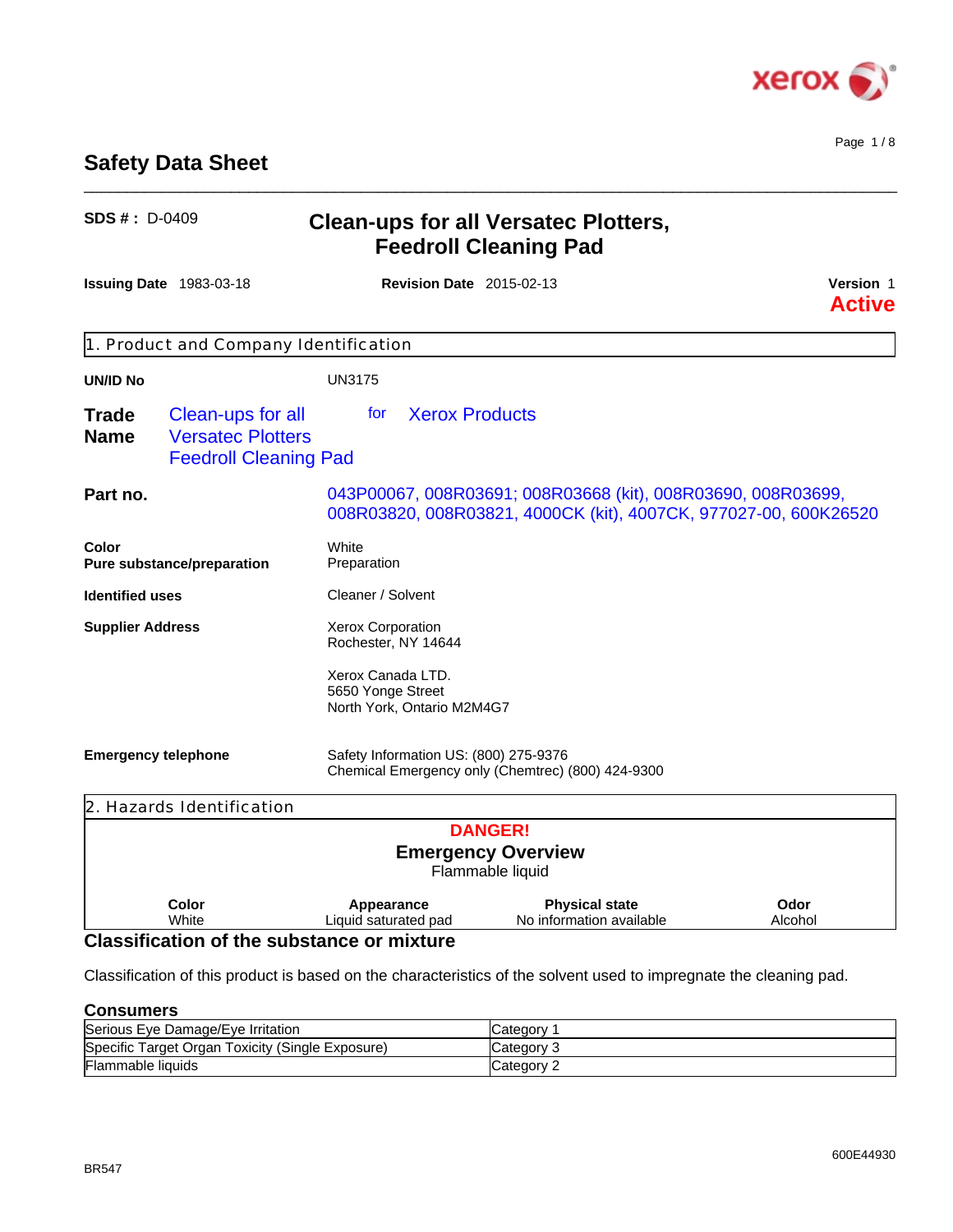

Page 2 / 8

| GHS Label elements, including precautionary statements |                                                                                                                                                                                                                                                                                                                                                                                                                                                                                                                                                                                                                                                                                                                                                                |
|--------------------------------------------------------|----------------------------------------------------------------------------------------------------------------------------------------------------------------------------------------------------------------------------------------------------------------------------------------------------------------------------------------------------------------------------------------------------------------------------------------------------------------------------------------------------------------------------------------------------------------------------------------------------------------------------------------------------------------------------------------------------------------------------------------------------------------|
| <b>Signal Word</b>                                     | <b>Danger</b>                                                                                                                                                                                                                                                                                                                                                                                                                                                                                                                                                                                                                                                                                                                                                  |
| <b>Hazard Statements</b>                               | H314 - Causes severe skin burns and eye damage<br>H318 - Causes serious eye damage<br>H335 - May cause respiratory irritation<br>H225 - Highly flammable liquid and vapor                                                                                                                                                                                                                                                                                                                                                                                                                                                                                                                                                                                      |
| <b>Precautionary Statements</b>                        | P264 - Wash hands thoroughly after handling<br>P305 + P351 + P338 - IF IN EYES: Rinse cautiously with water for several minutes.<br>Remove contact lenses, if present and easy to do. Continue rinsing<br>P271 - Use only outdoors or in a well-ventilated area<br>P304 + P340 - IF INHALED: Remove victim to fresh air and keep at rest in a position<br>comfortable for breathing<br>P312 - Call a POISON CENTRE/doctor/physician if you feel unwell<br>P403 + P233 - Store in a well-ventilated place. Keep container tightly closed<br>P210 - Keep away from heat/sparks/open flames/hot surfaces. - No smoking<br>P233 - Keep container tightly closed<br>P242 - Use only non-sparking tools<br>P403 + P235 - Store in a well-ventilated place. Keep cool |

### **Other hazards which do not result in classification**

| <b>Potential Health Effects</b>     |                                                                                                               |
|-------------------------------------|---------------------------------------------------------------------------------------------------------------|
| <b>Principle Routes of Exposure</b> | Inhalation                                                                                                    |
| <b>Acute toxicity</b>               |                                                                                                               |
| Eyes                                | Irritating to eyes                                                                                            |
| <b>Skin</b>                         | None known                                                                                                    |
| <b>Inhalation</b>                   | May cause central nervous system depression with nausea, headache, dizziness, vomiting,<br>and incoordination |
| <b>Ingestion</b>                    | May cause gastrointestinal irritation                                                                         |
| <b>Chronic effects</b>              |                                                                                                               |
| <b>Main symptoms</b>                | Central nervous system depression, cardiovascular and respiratory depression,<br>gastrointestinal irritation. |
| <b>Environmental hazard</b>         | See Section 12 for additional Ecological Information                                                          |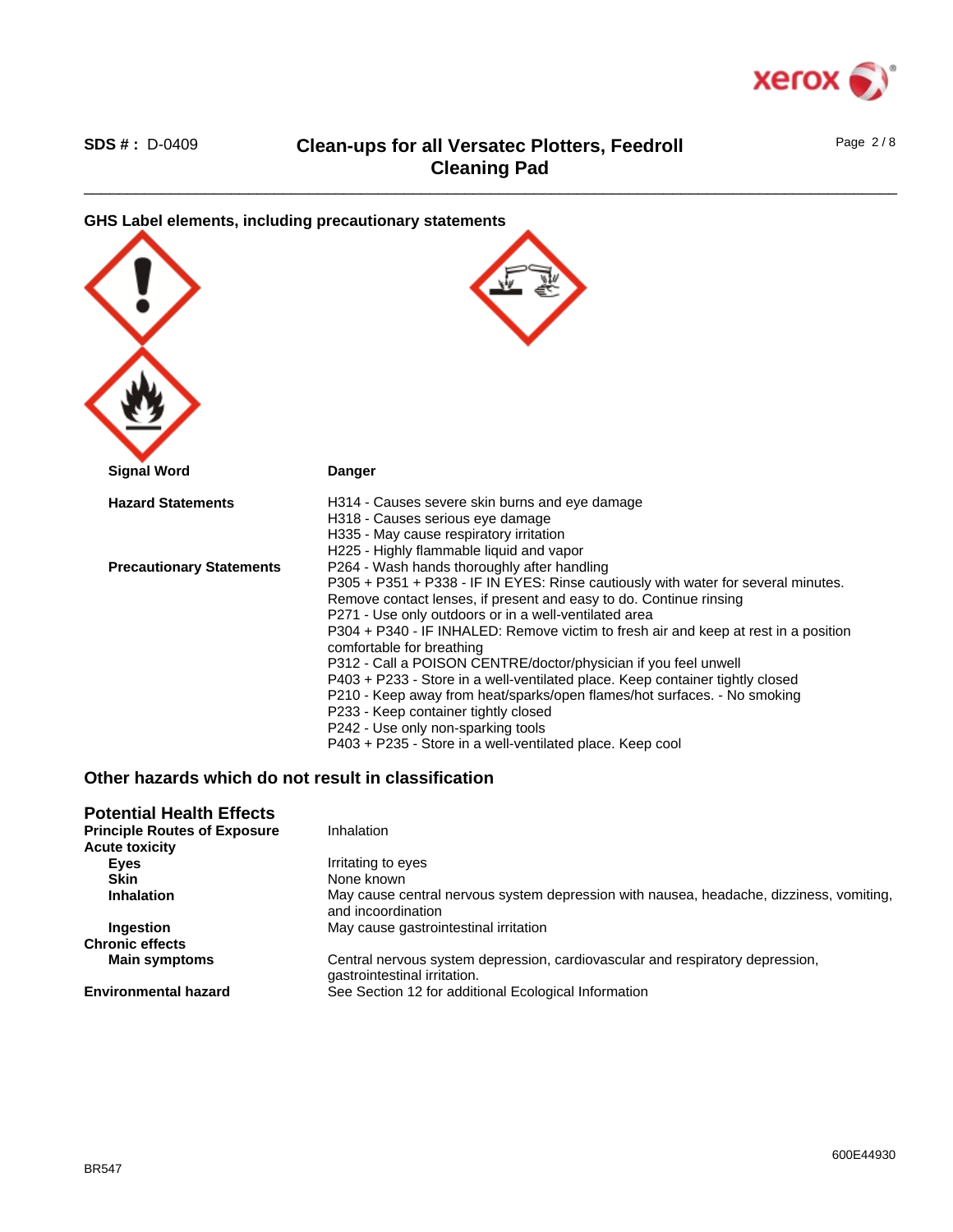

Page 3 / 8

### \_\_\_\_\_\_\_\_\_\_\_\_\_\_\_\_\_\_\_\_\_\_\_\_\_\_\_\_\_\_\_\_\_\_\_\_\_\_\_\_\_\_\_\_\_\_\_\_\_\_\_\_\_\_\_\_\_\_\_\_\_\_\_\_\_\_\_\_\_\_\_\_\_\_\_\_\_\_\_\_\_\_\_\_\_\_\_\_\_\_\_\_\_\_ **SDS # :** D-0409 **Clean-ups for all Versatec Plotters, Feedroll Cleaning Pad**

### 3. Composition/Information on Ingredients

**Product Description** Paper saturated with 3 ml solvent mixture

| <b>Chemical Name</b>             | <b>CAS-No</b>           | Moint 0                     |
|----------------------------------|-------------------------|-----------------------------|
| propvl alcohol<br>le∩r<br>ּי ישכ | $\sim$<br>c7<br>07-03-U | $\overline{z}$<br>)-95<br>◡ |
| Water                            | 18-ئ<br>770c<br>-32-    | $\sim$<br>--<br>∍ ט∪        |

#### 4. First Aid Measures

| Rinse immediately with plenty of water, also under the eyelids, for at least 15 minutes<br>Eye contact<br><b>Skin contact</b><br>Wash off immediately with soap and plenty of water<br>Move to fresh air<br><b>Inhalation</b> |
|-------------------------------------------------------------------------------------------------------------------------------------------------------------------------------------------------------------------------------|
|                                                                                                                                                                                                                               |
|                                                                                                                                                                                                                               |
|                                                                                                                                                                                                                               |
| Ingestion<br>Dilute stomach contents with several glasses of water                                                                                                                                                            |
| Treat symptomatically<br>Notes to physician                                                                                                                                                                                   |
| <b>Protection of first-aiders</b><br>No special protective equipment required                                                                                                                                                 |

#### 5. Fire-Fighting Measures

| <b>Flammable properties</b>                                                                                                                        | Flammable                                                                                                                |
|----------------------------------------------------------------------------------------------------------------------------------------------------|--------------------------------------------------------------------------------------------------------------------------|
| <b>Flash point</b><br><b>Method</b>                                                                                                                | 12 °C / 53 °F<br>Tag closed cup                                                                                          |
| Suitable extinguishing media                                                                                                                       | Dry chemical, Carbon dioxide (CO2), Foam                                                                                 |
| Unsuitable extinguishing media                                                                                                                     | None                                                                                                                     |
| Specific hazards arising from the chemical                                                                                                         |                                                                                                                          |
| <b>Hazardous combustion products</b><br><b>Explosion Data</b><br><b>Sensitivity to Mechanical Impact</b><br><b>Sensitivity to Static Discharge</b> | May emit toxic fumes under fire conditions<br>Not impact sensitive<br>May be ignited by friction, heat, sparks or flames |
|                                                                                                                                                    |                                                                                                                          |

#### **Protective Equipment and Precautions for Firefighters**

As in any fire, wear self-contained breathing apparatus pressure-demand, MSHA/NIOSH (approved or equivalent) and full protective gear.

| . Accidental Release Measures<br>$\overline{6}$ |  |
|-------------------------------------------------|--|
|                                                 |  |

**Personal Precautions** Ensure adequate ventilation, For personal protection see section 8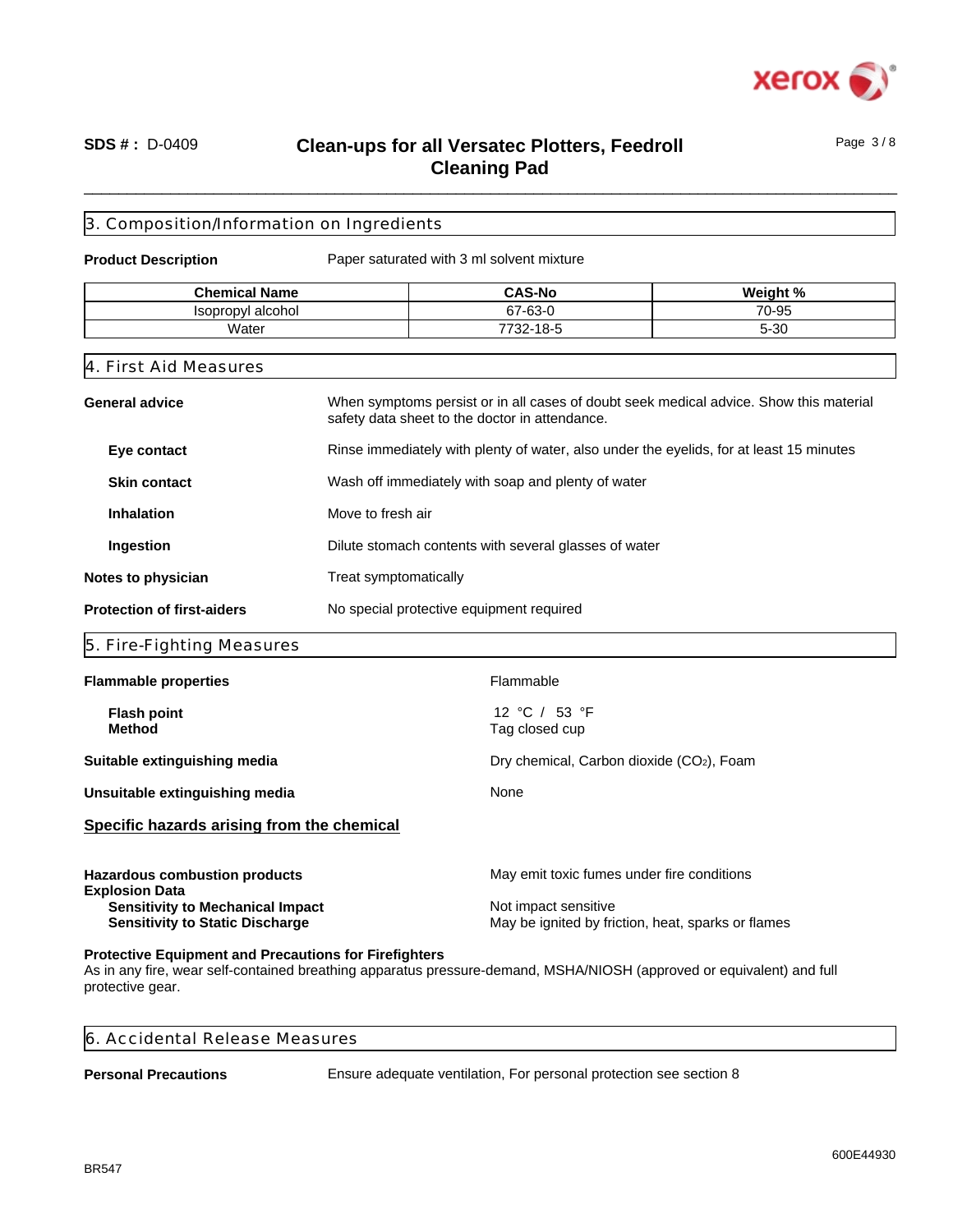

Page 4 / 8

| <b>Methods for containment</b>                  | Contain and collect spillage with non-combustible absorbent material, (e.g. sand, earth,<br>diatomaceous earth, vermiculite) and place in container for disposal according to local /<br>national regulations (see Section 13) |
|-------------------------------------------------|--------------------------------------------------------------------------------------------------------------------------------------------------------------------------------------------------------------------------------|
| Methods for cleaning up                         | Soak up with inert absorbent material.                                                                                                                                                                                         |
| <b>Other Information</b>                        | The environmental impact of this product has not been fully investigated. However, this<br>preparation is not expected to present significant adverse environmental effects.                                                   |
| 7. Handling and Storage                         |                                                                                                                                                                                                                                |
| Advice on safe handling                         | Keep away from heat, sparks and open flame. No smoking                                                                                                                                                                         |
| <b>Technical measures/Storage</b><br>conditions | Store in a dry place.<br>Store in well-ventilated place                                                                                                                                                                        |
| <b>Hygiene measures</b>                         | Handle in accordance with good industrial hygiene and safety practice                                                                                                                                                          |
|                                                 |                                                                                                                                                                                                                                |

8. Exposure Controls/Personal Protection

### **Exposure guidelines**

| <b>Xerox Exposure Limit</b> | Not established    |                           |
|-----------------------------|--------------------|---------------------------|
| <b>Chemical Name</b>        | <b>ACGIH TLV</b>   | <b>OSHA PEL</b>           |
| Isopropyl alcohol           | STEL<br>$.400$ ppm | TWA: 400 ppm              |
| 67-63-0                     | TWA: 200 ppm       | TWA: $980 \text{ mg/m}^3$ |

### **Biological standards**

|                              | ____         |  |  |
|------------------------------|--------------|--|--|
| <b>Chemical Name</b>         | <b>ACGIH</b> |  |  |
| Isopropyl alcohol<br>67-63-0 | 40           |  |  |

### **Occupational Exposure Controls**

**Engineering measures** None under normal use conditions.

### **Personal Protective Equipment**

| <b>Consumer use</b> |                                                                                                                                                          | These recommendations apply to the product as supplied |  |
|---------------------|----------------------------------------------------------------------------------------------------------------------------------------------------------|--------------------------------------------------------|--|
|                     | <b>Respiratory protection</b>                                                                                                                            | None required under normal usage                       |  |
|                     | <b>Eye/Face protection</b>                                                                                                                               | No special protective equipment required.              |  |
|                     | Skin and body protection                                                                                                                                 | No special protective equipment required               |  |
|                     | Nitrile rubber, Rubber/latex/neoprene or other suitable chemical resistant gloves, use fresh<br><b>Hand protection</b><br>gloves with each new operation |                                                        |  |

9. Physical and Chemical Properties

*Values listed are for the solution.*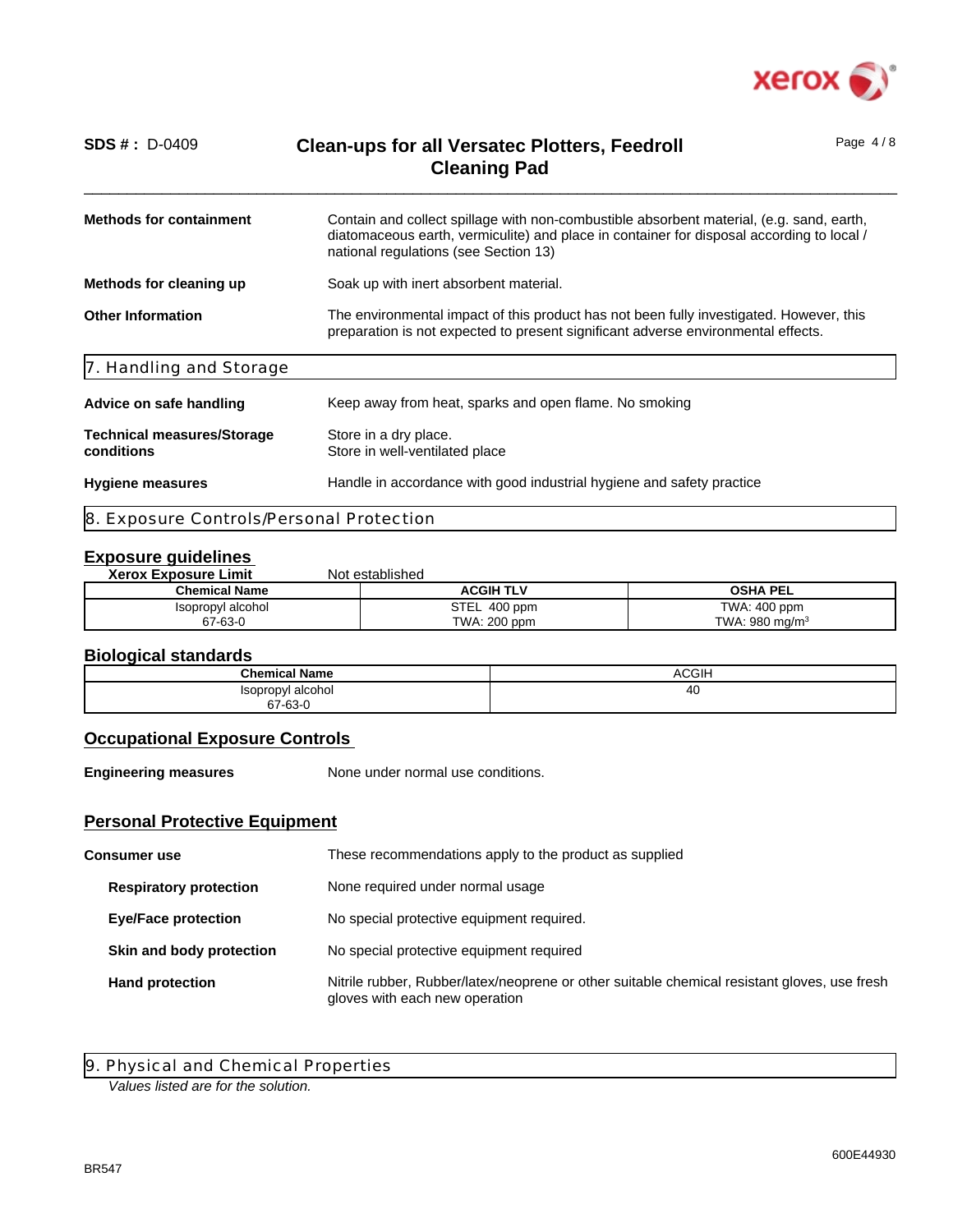

**Volatility Volatility Not Applicable % (Wt.) 100 % (Vol.) Flammability Limits in Air Vapor pressure** 33 mmHg **Vapor density** 2.07 (air = 1)<br> **Water solubility** Completely s **Water solubility** Completely soluble<br> **Viscosity** Not applicable **Viscosity** Not applicable **Partition coefficient** No information available **Evaporation rate** 2.6 (n-butylacetate=1) **Melting point/range**   $-89 °C$ **Freezing point Decomposition temperature** Not determined **Specific gravity** Not applicable 10. Stability and Reactivity **Reactivity Reactivity No dangerous reaction known under conditions of normal use Stability** Stable **Incompatible products** Incompatible with anhydrides, isocyanite monomer, organometallic combinations, strong oxidants **Conditions to Avoid** Heat, flames and sparks Take precautionary measures against static discharges Hazardous Decomposition Products Carbon dioxide (CO<sub>2</sub>), Carbon monoxide (CO) Hazardous polymerization **Hazardous polymerization does not occur. Hazardous reactions** None under normal processing **Appearance** Liquid saturated pad **Odor** Alcohol **Odor threshold** No information available **Physical state** No information available<br> **Physical state** No information available<br> **Color** White **PH** Not applicable **Color Color** White **Flash point** 12 °C / 53 °F **Boiling point/range** 82 °C / 180 °F **Softening point** Not applicable **temperature Upper** 12.0 **Lower** 2.0

**11. Toxicological Information**

| <b>Acute toxicity</b><br><b>Product information</b> |                              |                                                                                                  |                                   |  |
|-----------------------------------------------------|------------------------------|--------------------------------------------------------------------------------------------------|-----------------------------------|--|
| <b>Irritation</b>                                   | Practically non-toxic        | Moderately irritating to the eyes $> 5.84$ g/kg (rat) Practically non-toxic $> 16$ g/kg (rabbit) |                                   |  |
| <b>LC50 Inhalation</b>                              | Not Determined               |                                                                                                  |                                   |  |
| <b>Component information</b>                        |                              |                                                                                                  |                                   |  |
| <b>Chemical Name</b>                                | LD50 Oral                    | <b>LD50 Dermal</b>                                                                               | <b>LC50 Inhalation</b>            |  |
| Isopropyl alcohol                                   | 1870 mg/kg (Rat)             | 4059 mg/kg (Rabbit)                                                                              | 72600 mg/m <sup>3</sup> (Rat) 4 h |  |
| <b>Chronic toxicity</b>                             |                              |                                                                                                  |                                   |  |
| <b>Main symptoms</b>                                | gastrointestinal irritation. | Central nervous system depression, cardiovascular and respiratory depression,                    |                                   |  |
| Carcinogenicity                                     |                              |                                                                                                  |                                   |  |

Page 5 / 8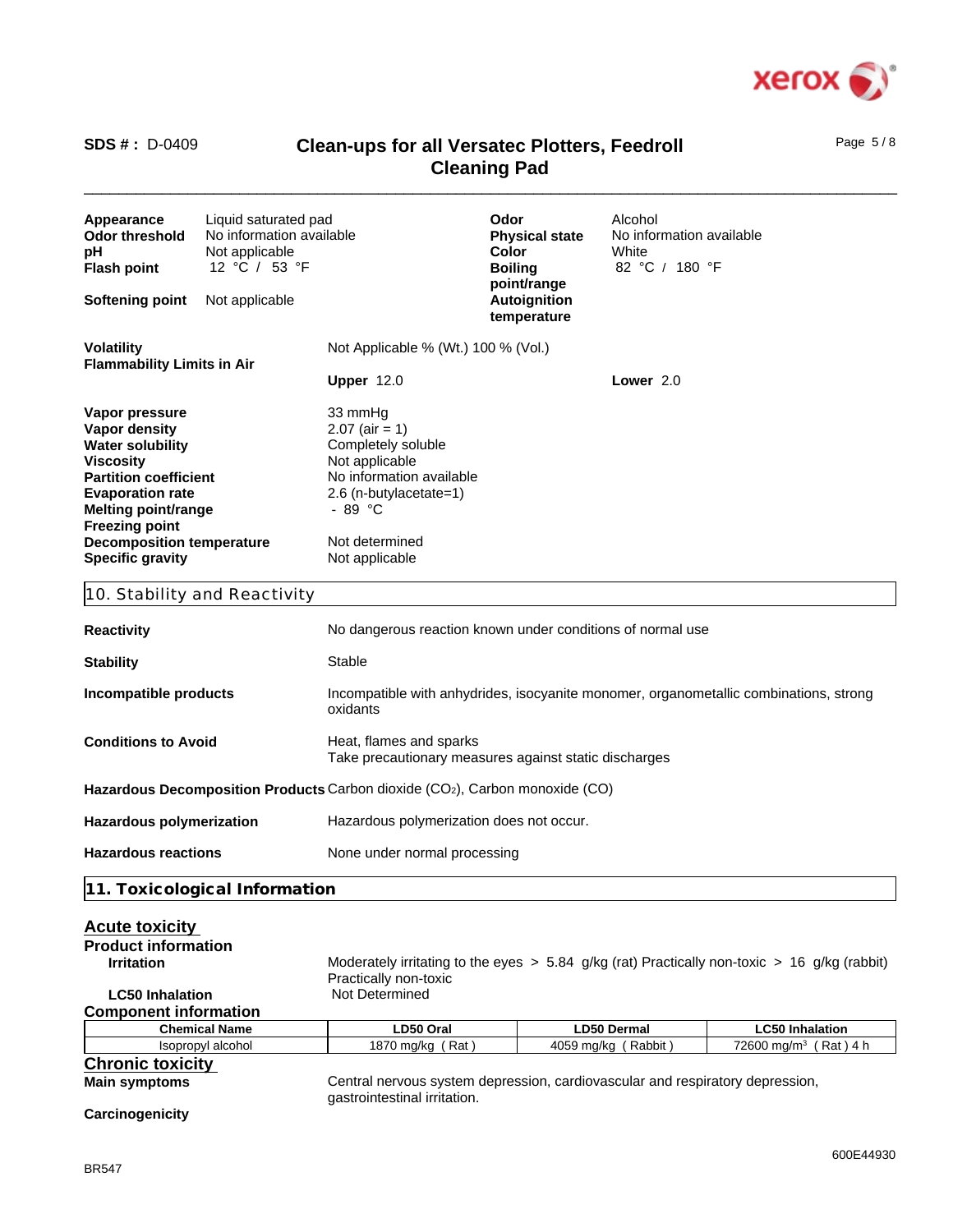

Page 6 / 8

### \_\_\_\_\_\_\_\_\_\_\_\_\_\_\_\_\_\_\_\_\_\_\_\_\_\_\_\_\_\_\_\_\_\_\_\_\_\_\_\_\_\_\_\_\_\_\_\_\_\_\_\_\_\_\_\_\_\_\_\_\_\_\_\_\_\_\_\_\_\_\_\_\_\_\_\_\_\_\_\_\_\_\_\_\_\_\_\_\_\_\_\_\_\_ **SDS # :** D-0409 **Clean-ups for all Versatec Plotters, Feedroll Cleaning Pad**

**Chemical Name IARC NTP** Isopropyl alcohol 1 **Other toxic effects Product information Sensitization** Not a sensitizer **Mutagenic effects** Not determined **Teratogenicity** No information available **Target organ effects** No information available **Aspiration Hazard** Not applicable **Other adverse effects** Prolonged skin contact may defat the skin and cause dryness

12. Ecological Information

#### **Ecotoxicity**

The environmental impact of this product has not been fully investigated.

#### **Component information**

| <b>Chemical Name</b> | <b>Toxicity to algae</b> | Toxicity to fish         | <b>Toxicity to</b>        | Toxicity to daphnia and     |
|----------------------|--------------------------|--------------------------|---------------------------|-----------------------------|
|                      |                          |                          | microorganisms            | other aquatic invertebrates |
| Isopropyl alcohol    | 1000 mg/L EC50 96 h      | LC50= 9640 mg/L          | $EC50 = 35390$ mg/L 5 min | $EC50 = 13299$ mg/L 48 h    |
|                      | (Desmodesmus             | Pimephales promelas 96 h |                           |                             |
|                      | subspicatus) 1000 mg/L   | LC50> 1400000 µg/L       |                           |                             |
|                      | EC50 72 h (Desmodesmus   | Lepomis macrochirus 96 h |                           |                             |
|                      | subspicatus)             | LC50= 11130 mg/L         |                           |                             |
|                      |                          | Pimephales promelas 96 h |                           |                             |

Persistence and degradability No product level data available

**Bioaccumulation** No product level data available

**Mobility** Mo product level data available

#### **Component information**

| <b>Chemical</b>            | Pow                |
|----------------------------|--------------------|
| ∵Nam⊾                      | log                |
| alcohol<br><b>Isopropy</b> | $\sqrt{2}$<br>u.uu |

**Other adverse effects** No information available

13. Disposal Considerations

**Waste Disposal Methods** Can be landfilled or incinerated, when in compliance with local regulations

**Contaminated packaging Bispose of in accordance with local regulations.** 

| <b>Chemical Name</b> | California<br>a Hazardous Waste Status |
|----------------------|----------------------------------------|
| Isopropyl alcohol    | Toxic                                  |
|                      | lanitable                              |

14. Transport Information

**Note** Subject to regulation as noted below

**DOT**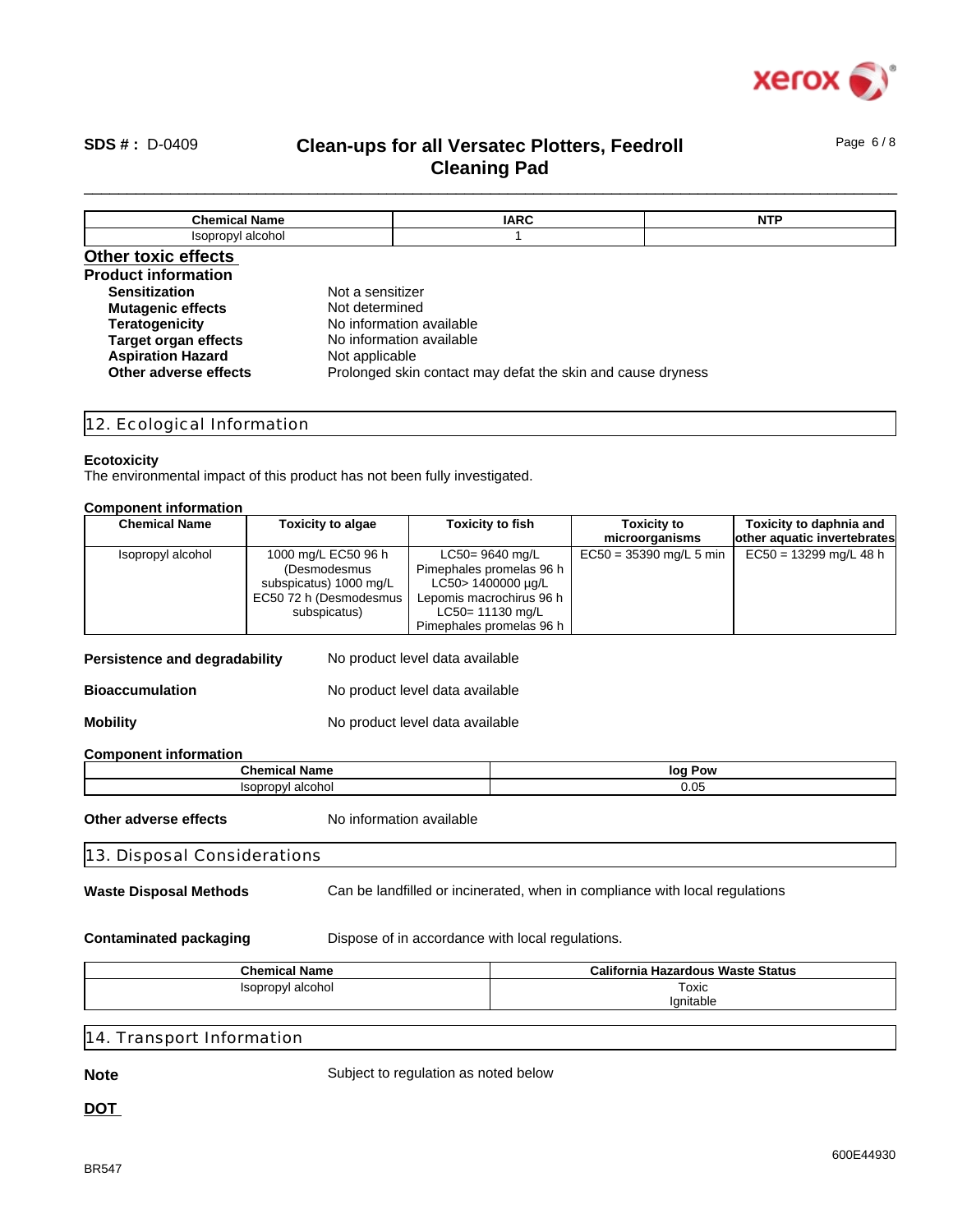

Page 7 / 8

| Proper shipping name<br><b>Hazard class</b><br><b>UN/ID No</b><br><b>Packing Group</b><br><b>Exceptions</b> | Solid containing flammable liquids, n.o.s. ((isopropanol))<br>4.1<br><b>UN3175</b><br>Ш<br>Special Provision 47<br>Limited Quantity: 49CFR 173.150(b) |
|-------------------------------------------------------------------------------------------------------------|-------------------------------------------------------------------------------------------------------------------------------------------------------|
| <b>TDG</b>                                                                                                  |                                                                                                                                                       |
| Proper shipping name<br><b>UN/ID No</b>                                                                     | Solid containing flammable liquids, n.o.s. ((isopropanol))<br><b>UN3175</b>                                                                           |
| <b>Packing Group</b>                                                                                        | Ш                                                                                                                                                     |
| <b>Exceptions</b>                                                                                           | 1.17 Limited Quantities<br>Section 1.15 150 Kg Gross Mass Exception                                                                                   |
| <b>ICAO/IATA</b>                                                                                            |                                                                                                                                                       |
| Proper shipping name                                                                                        | Solid containing flammable liquids, n.o.s. ((isopropanol))                                                                                            |
| <b>Hazard class</b>                                                                                         | 4.1                                                                                                                                                   |
| UN/ID No                                                                                                    | <b>UN3175</b>                                                                                                                                         |
| <b>Packing Group</b>                                                                                        | Ш                                                                                                                                                     |
| <b>Exceptions</b>                                                                                           | Special Provision A46                                                                                                                                 |
|                                                                                                             | Section 2.7 Dangerous Goods in Limited Quantities                                                                                                     |
| <b>IMDG/IMO</b>                                                                                             |                                                                                                                                                       |
| Proper shipping name                                                                                        | Solid containing flammable liquids, n.o.s. ((isopropanol))                                                                                            |
| <b>Hazard class</b>                                                                                         | 4.1                                                                                                                                                   |
| UN/ID No                                                                                                    | <b>UN3175</b>                                                                                                                                         |
| <b>Packing Group</b>                                                                                        | Ш                                                                                                                                                     |
| <b>Exceptions</b>                                                                                           | 3.4 Limited Quantities                                                                                                                                |
|                                                                                                             | Special Provision 216                                                                                                                                 |

#### 15. Regulatory Information

# **International Inventories**

**Complies** 

### **U.S. Federal Regulations**

#### **SARA 313**

Section 313 of Title III of the Superfund Amendments and Reauthorization Act of 1986 (SARA). This product does not contain any chemicals which are subject to the reporting requirements of the Act and Title 40 of the Code of Federal Regulations, Part 372.

#### **SARA 311/312 Hazard Categories Fire Hazard** Yes

#### **Clean Water Act**

This product does not contain any substances regulated as pollutants pursuant to the Clean Water Act (40 CFR 122.21 and 40 CFR 122.42).

#### **Clean Air Act, Section 112 Hazardous Air Pollutants (HAPs) (see 40 CFR 61)**

This product does not contain any HAPs.

#### **CERCLA**

This material, as supplied, does not contain any substances regulated as hazardous substances under the Comprehensive Environmental Response Compensation and Liability Act (CERCLA) (40 CFR 302) or the Superfund Amendments and Reauthorization Act (SARA) (40 CFR 355). There may be specific reporting requirements at the local, regional, or state level pertaining to releases of this material.

#### **TSCA**

This product complies with TSCA12(b)

#### **U.S. State Regulations**

**California Proposition 65**

This product does not contain any Proposition 65 chemicals.